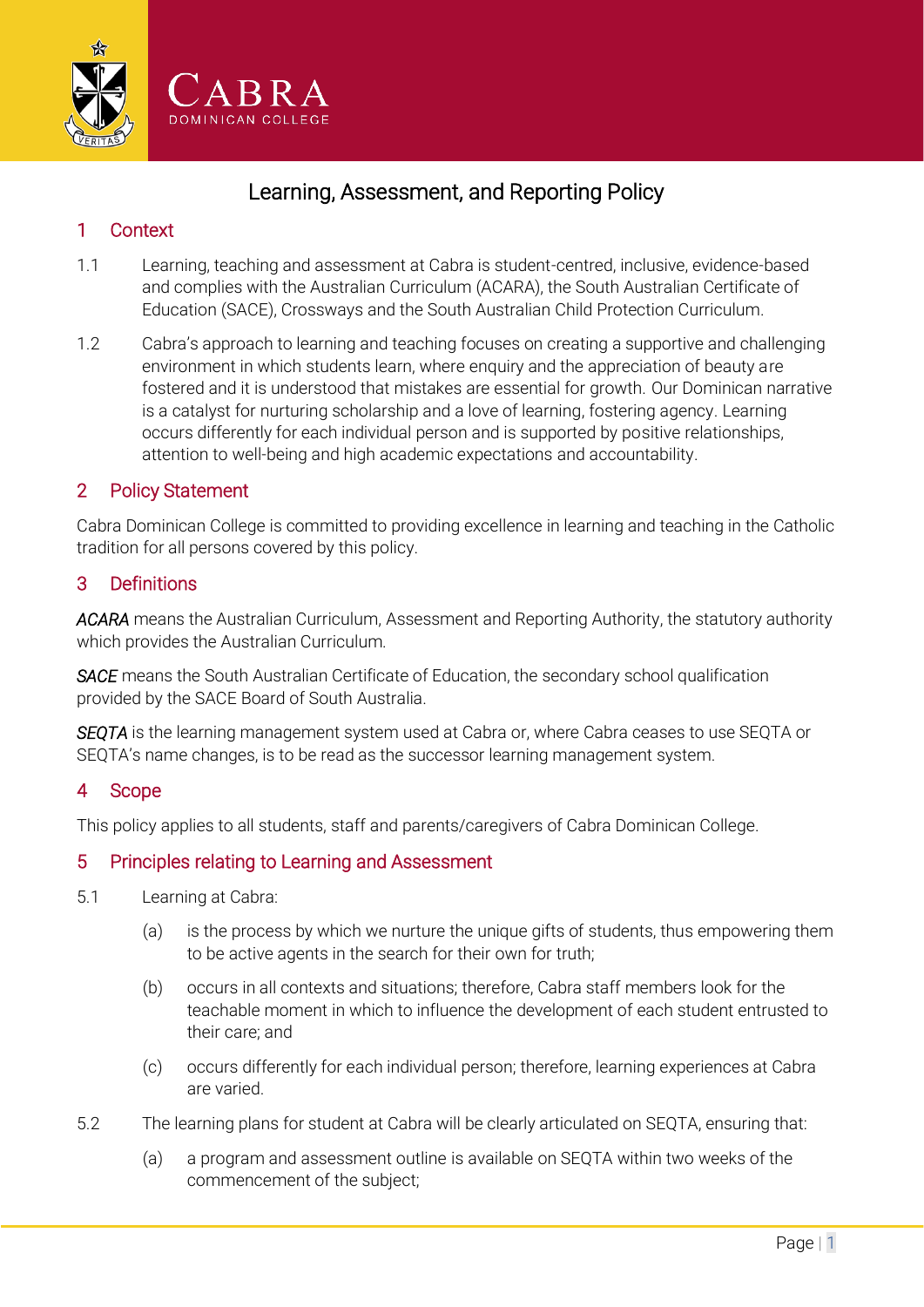

- (b) assessment tasks are visible in SEQTA two weeks before the due date (or one week in the case of tests); and
- (c) learning outcomes and success criteria are articulated for each lesson to enable students and parents/caregivers to monitor progress.
- <span id="page-1-0"></span>5.3 Assessment at Cabra should:
	- (a) be available to all students and parent/caregivers;
	- (b) continuous and help students to understand 'where to next';
	- (c) be designed so that it is fair, valid, useful, and reliable;
	- (d) ensure the opportunity for all students to demonstrate their knowledge, skills and understanding;
	- (e) be sufficiently varied to ensure that all students have a chance to show what they have learned and what they can do;
	- (f) involve self-reflection and self-assessment;
	- (g) allow opportunities for ongoing improvement and different methods to show evidence of the relevant performance standards from ACARA or SACE (as applicable); and
	- (h) be consistent with the policies, guidelines and procedures outlined in ACARA and **SACE**
- 5.4 In addition to the over-arching principles in Clause [5.3 above,](#page-1-0) assessment at Cabra is used to:
	- (a) adjust programs to ensure all students have the opportunity to achieve the intended outcomes and goals of the course;
	- (b) assist in the diagnosis of student strengths and areas for improvement;
	- (c) gather and interpret evidence to make judgments about student learning;
	- (d) maintain the crucial link between learning outcomes, content, and learning and teaching activities;
	- (e) regularly evaluate and refine the teaching and learning programs offered to students;
	- (f) report student achievement to parents/caregivers and provide feedback to students;
	- (g) provide scaffolds for higher developmental learning.
- 5.5 Students at Cabra should take responsibility for their learning, by ensuring they:
	- (a) engage authentically with the learning process, approaching learning with a growth mindset and a positive attitude;
	- (b) complete work set and adhere to the College Work Completion Policy;
	- (c) review the intended learning outcomes for each lesson or unit of work to understand their own progression; and
	- (d) reflect and articulate their learning, how they can move forward and what strategies they use when they experience set-backs.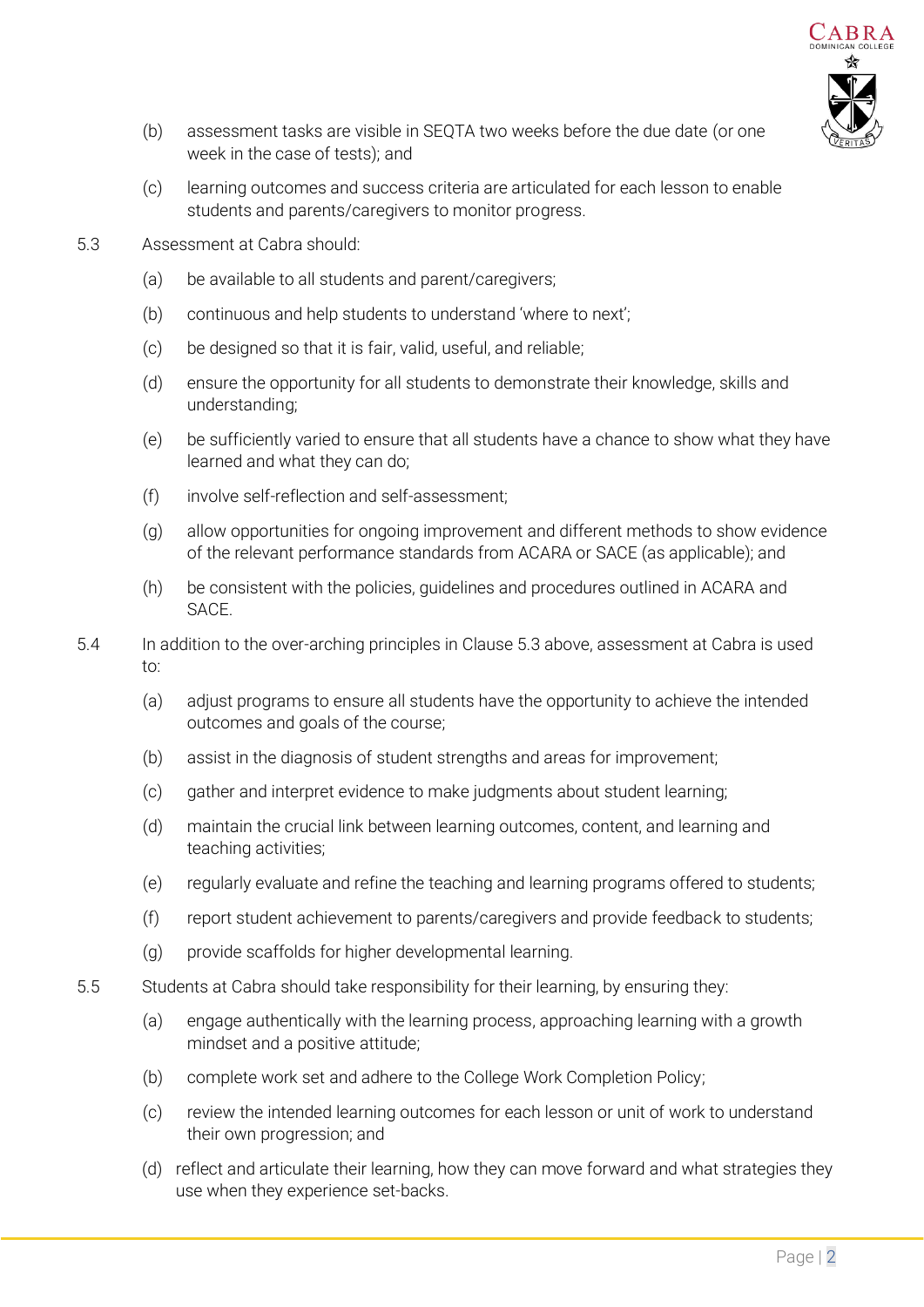

- 5.6 Cabra staff will adopt a process of continuous improvement and refinement to:
	- (a) ensure the learning and teaching programs are evidence-based, and formed by best contemporary pedagogical practice; and
	- (b) access sufficient professional learning to support the aims of this policy and meet the needs of students.
- 5.7 This Policy is intended to be read in conjunction with, and subject to, the Work Completion Policy and Processes.

#### 6 Principles relating to Reporting

- <span id="page-2-1"></span>6.1 Cabra has a legislative and moral responsibility to report credibly and in a timely manner on student progress and achievement to:
	- (a) students;
	- (b) parents/caregivers,
	- (c) the community,
	- (d) government; and
	- (e) other partners in Catholic Education.
- 6.2 The College's reporting process ensures consistent practices based on valid and reliable information about student learning.
- 6.3 Cabra is committed to issuing reports to parents/caregivers which meet the requirements set out in the *Schools Assistance Act 2008* (Cth) and to providing meaningful information to parents regarding their child's current progress. As such, reports at Cabra will:
	- (a) avoid educational jargon and use plain English;
	- (b) give meaningful comments on the student's progress in learning;
	- (c) provide clear information on academic achievement against specific learning standards articulated by ACARA and the SACE and relative to the student's peer group at the school;
	- (d) show relative achievement of students in Years 7-11 based on 5 levels (A, B, C, D, E) and Year 12 (A+ - E-) as detailed in Appendix 1; and
	- (e) include a designation of 'adjusted' where the student's grade is not a reflection of the specific learning standards articulated by ACARA or SACE.
- <span id="page-2-2"></span><span id="page-2-0"></span>6.4 Cabra's reports will report against the following metrics:
	- (a) Academic Achievement (as set out in clause [6.3\(d\) above](#page-2-0) and Appendix 1);
	- (b) Academic Endeavour (reflecting behaviours in learning); and
	- (c) Personal Responsibility (reflecting behaviours is organisation and wellbeing).
- 6.5 Notwithstanding the formal reporting process set out in clauses [6.1](#page-2-1) to [6.4 above,](#page-2-2) the availability of continuous feedback via SEQTA is of paramount importance to enhanced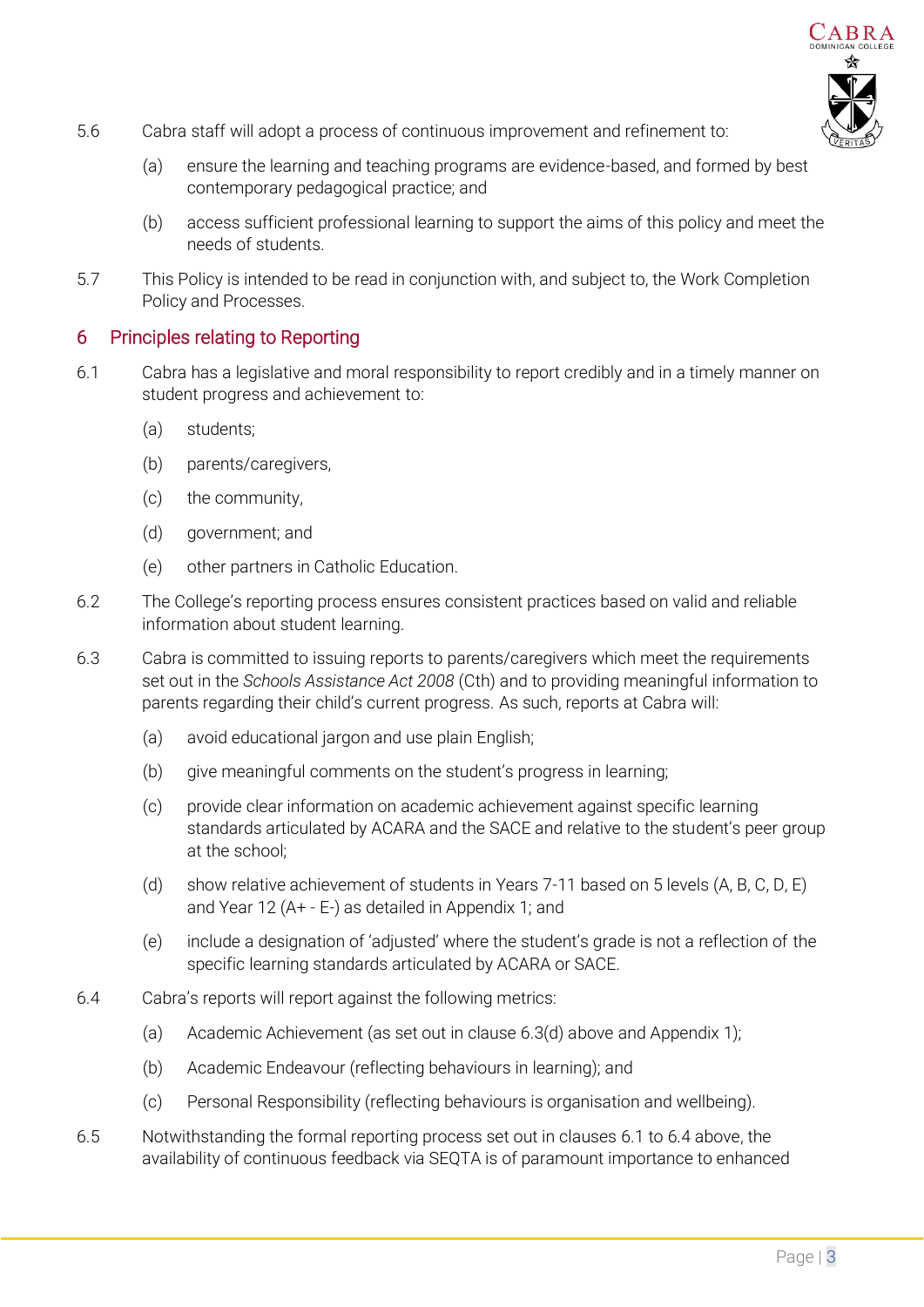

student learning outcomes. As such, students and parents/caregivers should use SEQTA as their primary point of ongoing feedback on student learning.

6.6 To provide opportunities for learning conversations, Parent/Caregiver/Teacher/Student Review meetings are held twice a year. These provide an opportunity for parents/students and teachers to review progress, explore areas for growth and set new goals. Cabra strongly encourages students to attend these. These reviews provide an opportunity to clarify information that has already been provided in regular SEQTA feedback or via reports.

#### 7 Related Documents and References

- Cabra Dominican College Student Handbook
- Cabra Dominican College Staff Handbook
- CESA: Reporting to Parents: a summary of the Schools Assistance Act 2008 (2012)
- SAC[E Assessment and Reporting Guidelines](https://www.sace.sa.edu.au/documents/652891/828ee99d-ff70-4e86-b06a-12267edab2a9) (2021)

#### 8 Revision Record

| Document Title             | Learning, Assessment and Reporting Policy  |  |          |   |                                                                                                                 |  |                  |  |
|----------------------------|--------------------------------------------|--|----------|---|-----------------------------------------------------------------------------------------------------------------|--|------------------|--|
| Document Type              | Policy                                     |  |          |   |                                                                                                                 |  |                  |  |
| Document Date              | November 2021                              |  |          |   |                                                                                                                 |  |                  |  |
| Process Owner              | Deputy Principal: Learning and Teaching    |  |          |   |                                                                                                                 |  |                  |  |
| Contact                    | Sally Ivens (sivens@cabra.catholic.edu.au) |  |          |   |                                                                                                                 |  |                  |  |
| <b>Approval Authority</b>  | College Executive                          |  |          |   |                                                                                                                 |  |                  |  |
| <b>Review Date</b>         | November 2024                              |  |          |   |                                                                                                                 |  |                  |  |
| <b>Policy Distribution</b> | Website                                    |  | MS Teams | ✓ | <b>SEQTA</b>                                                                                                    |  | <b>BoardTrac</b> |  |
| <b>Revision History</b>    | <b>Edition Number</b><br>1.0               |  | Date     |   | Description of change                                                                                           |  |                  |  |
|                            |                                            |  | 2018     |   | Initial Draft                                                                                                   |  |                  |  |
|                            | 2.0                                        |  | 2021     |   | Significant redraft<br>Incorporation of Reporting Policy<br>(Reporting Policy 2018 repealed by this<br>policy). |  |                  |  |
|                            |                                            |  |          |   |                                                                                                                 |  |                  |  |